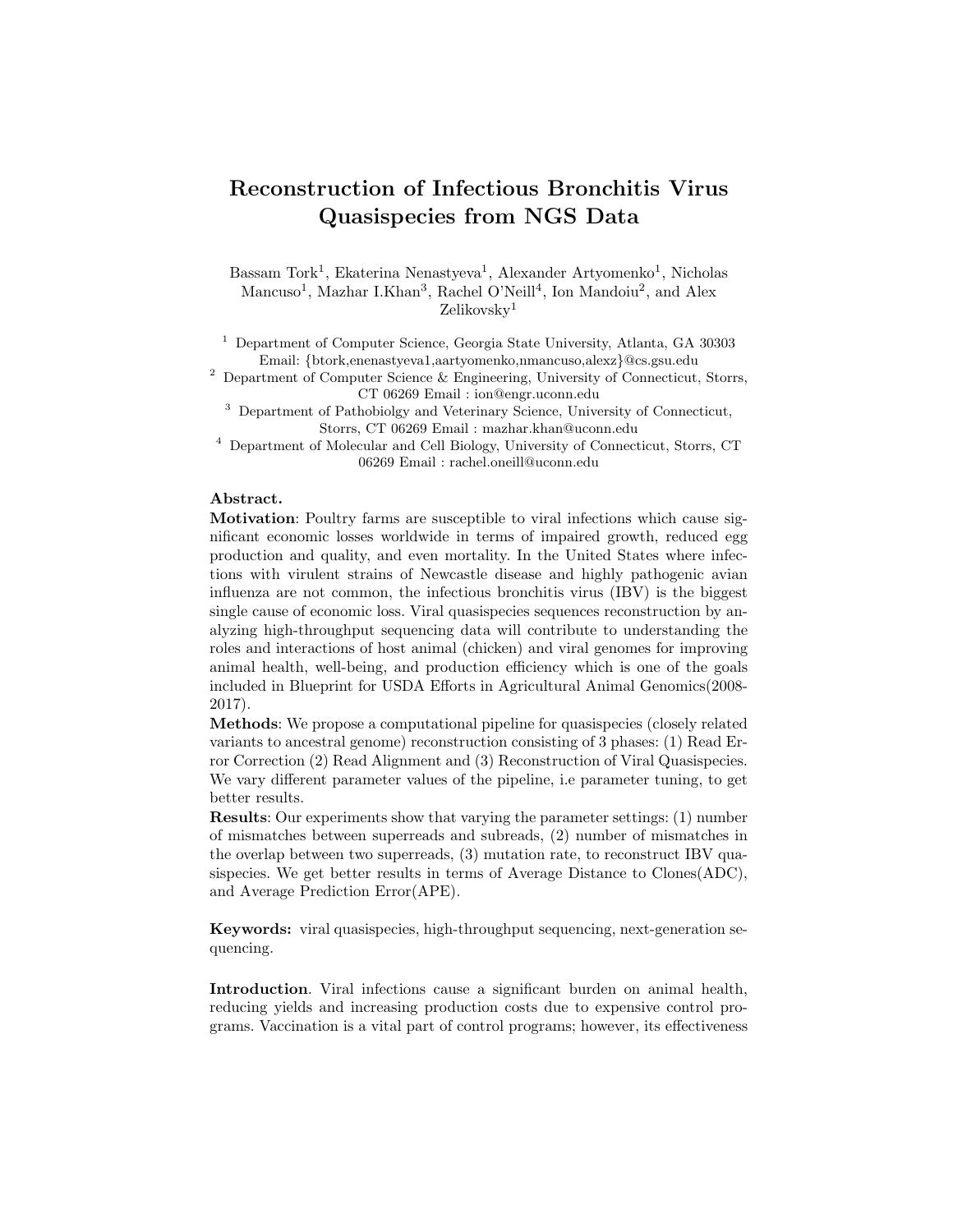is reduced by the quick evolution of escape viral quasispecies in animal hosts. Existing techniques for studying quasispecies evolution and response to vaccines have severely limited sensitivity and often require prior knowledge of sequence polymorphisms. By generating millions of short reads per run with no need for culture or cloning, next-generation sequencing (NGS) technologies enable comprehensive identification of viral quasispecies infecting an animal. However, analysis of NGS data is challenging due to the huge amount of data on one hand, and to the short read lengths and high error rates on another.

Methods. Many tools developed for Sanger reads do not work at all or have impractical runtimes when applied to NGS data. Even newly developed algorithms for de novo genome assembly from NGS data are tuned for reconstruction of haploid genomes, and work poorly when the sequenced sample contains a large number of closely related sequences, as is the case in viral quasispecies. To address these shortcomings we introduce a computational pipeline for accurate reconstruction of viral quasispecies sequences and estimate their frequencies from HTS data where it incorporates different NGS reads error correction methods, aligners, and genome assemblers (ViSpA [1], and ShoRAH [2, 3]), using different tuning parameters. We apply experiments on IBV 454 shotgun reads, collected from commercial poultry farms. For method validation we use IBV sanger clones (as ground truth).

The proposed computational pipeline for quasispecies reconstruction, consists of the following stages:

- 1. Read Error Correction. 454 Life Sciences can erroneously sequence one base pair per 1000 [4]. The error rate is strongly related to the presence and size of homopolymers [5], i.e., genome regions consisting of consecutive repetition of a single base (for example, TTTTT). We use KEC, SAET, and ShoRAH programs to do error correction prior to assembly which involve clustering of reads. ShoRAH clusters the reads in Bayesian fashion using the Dirichlet process mixture [2]. KEC clusters reads based on kmers [6], while Saet uses reads quality scores for error correction.
- 2. Read Alignment. In this step, we use an independent alignment program to map reads against a reference viral sequence[7]. This aligner can be easily replaced with another one.
- 3. Reconstruction of Viral Quasispecies. In this step, we use two assembly programs ViSpA [1] and ShoRAH [2] to reconstruct quasispecies from aligned reads and estimate their relative frequecies.

VispA [1] executes the following steps and outputs the quasispecies spectrum(i.e. quasispecies sequences and their relative frequencies):

• Preprocess Aligned Reads. ViSpA uses placeholders I and D for aligned reads containing insertions and deletions, in this process it do a simplistic error correction. Deletions supported by a single read are replaced either with the allele present in all the other reads in the same position if they are the same, or with N(unknown base pair), and removes insertions supported by a single read.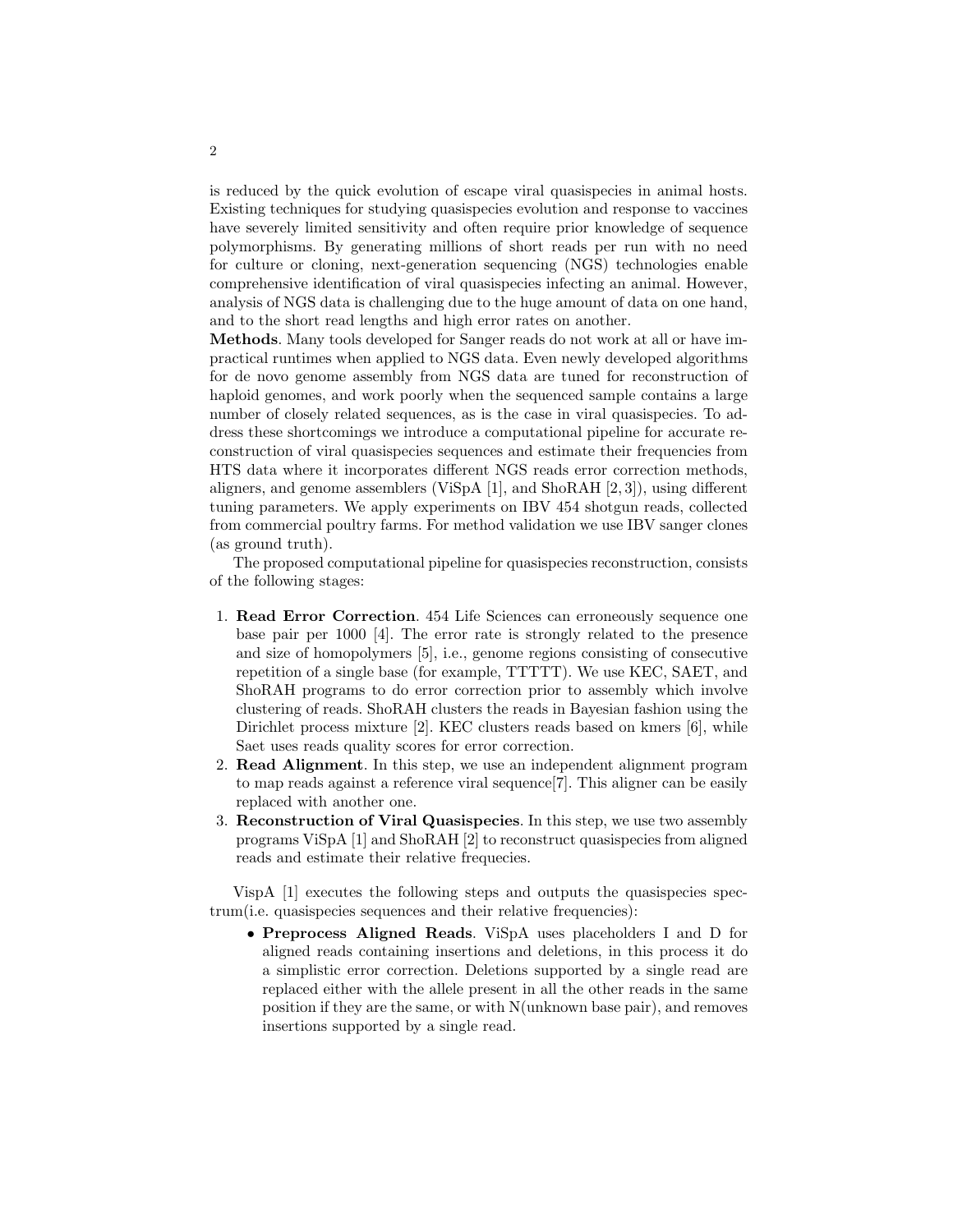- Construct the Read Graph. In the read graph each vertex corresponds to a read and each directed edge connects two overlapping reads. ViSpA differentiates between two types of reads, super-read and sub-read which is a substring of the super-read. The read graph consists only of super-reads.
- Assemble Candidate Quasispecies Sequences. Each candidate quasispecies corresponds to a path in the read graph. ViSpA uses what is so called max-bandwidth paths for assembly.
- Estimate Frequency of Haplotype Sequences. In this step, ViSpA uses Expectation Maximaization algorithm to estimate the frequency of each reconstructed sequence using both super-reads and sub-reads.

ShoRAH [2, 3] executes the following steps and outputs the quasispecies spectrum:

- Align Reads. The first step for ShoRAH is producing a Multiple Sequence Alignment (MSA) of reads, it use its own aligner to align all reads to the reference and from the set of pairwise alignments it builds a MSA.
- Correct Reads from Genotyping Errors (Local Haplotype Reconstruction). While ViSpA uses independent error correction programs, ShoRAH uses its own error correction method. Sequencing errors are corrected by a Bayesian inference algorithm which estimates the quality of the reconstruction, although only the maximum likelihood estimate is passed on to subsequent steps. ShoRAH implements a specific probabilistic clustering method based on the Dirichlet process mixture for correcting technical errors in deep sequencing reads and for highlighting the biological variation in a genetically heterogeneous sample.
- Reconstruct Global Haplotype. This step is similar to assembly of candidate quasispecies sequences in ViSpA.
- Estimate Frequency. In this step, ShoRAH estimates the frequency of each candidate sequence.

Compared Methods. We vary different parameter values, what we call parameter tuning. The following tuning parameters are used for ViSpA quasispecies reconstruction:

- $\bullet$  *n* : number of mismatches between superreads and subreads,
- $\bullet$  *m* : number of mismatches in the overlap between two superreads,
- $\bullet$  t : mutation rate.

For ShoRAH, we use the default parameters for quasispecies reconstruction.

Gold Standards. Reads samples were collected from infected chickens, and quasispecies variants (1610 base pair length) were sequenced using life sciences 454 shotgun sequencing, followed by sanger sequencing of individual variants. We got 10 sanger clones  $(c_1,...,c_{10})$  of average length 546 base pairs recovering a fraction of the full spectrum of quasispecies variants. These clones are considered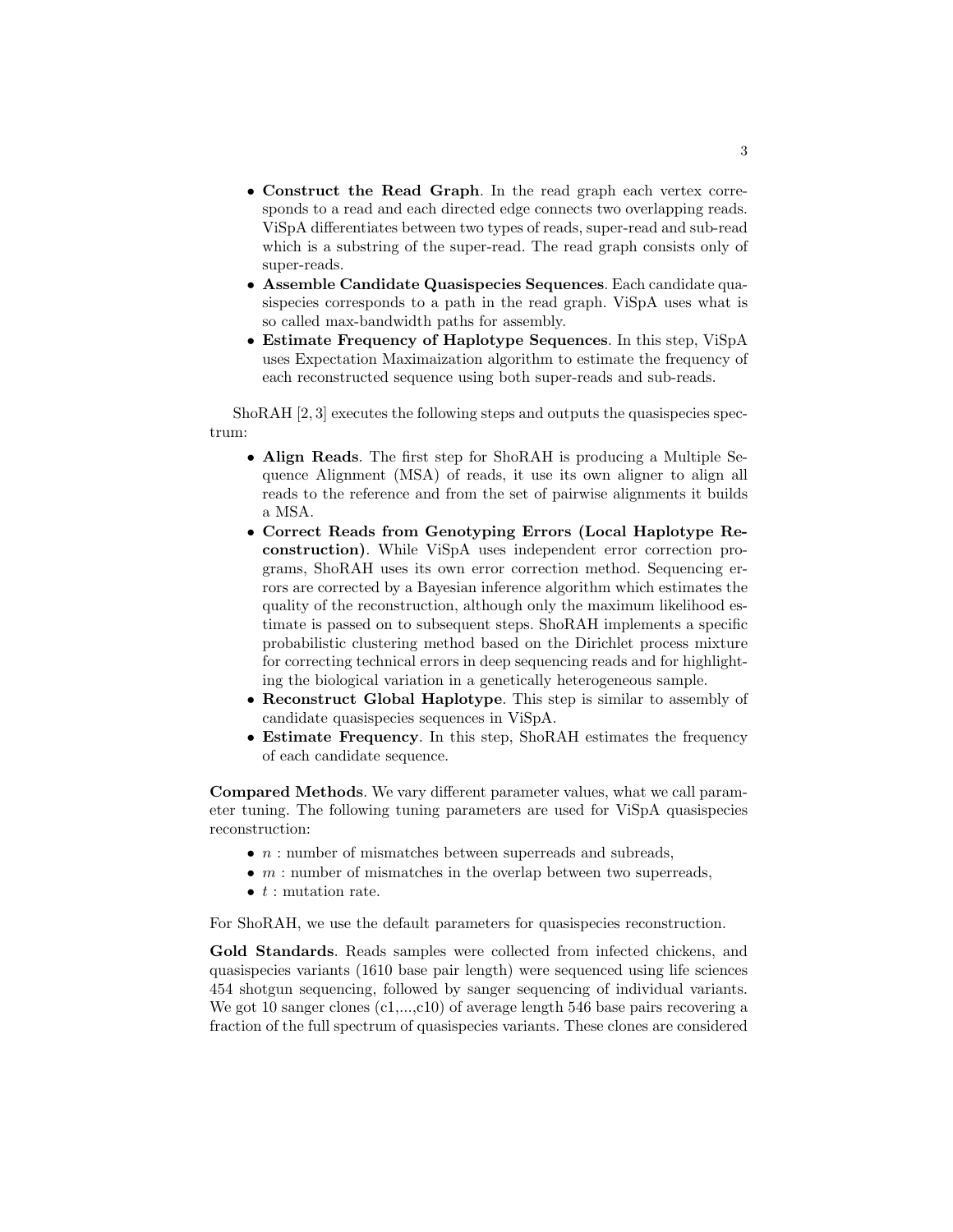as the gold standards or the ground truth for parameter calibration and comparison with different methods. We measured the pairwise edit distance between all clones,  $\text{clone}(c8)$  have a large edit distance with others (between 40 and 45) and is considered as an outlier.

Comparison Measures. Before defining methods validation, we need to define the following parameters:

Symbol Description

| $c_i$ :                                 | sanger clone i, $1 \leq i \leq 10$ ;                          |
|-----------------------------------------|---------------------------------------------------------------|
| $q_j$ :                                 | reconstructed quasispecies $j$ ;                              |
| $f_{c_i}$ :                             | frequency of sanger clone $i$ ;                               |
| $f_{q_i}$ :                             | frequency of reconstructed quasispecies $j$ ;                 |
| $m_i$ :                                 | how far is clone $i$ from closest reconstructed quasispecies; |
| $m_i$ :                                 | how far is reconstructed quasispecies $j$ from closest clone; |
| $m_i$ and $m_j$ are defined as follows: |                                                               |

 $m_i = \min_j(c_i, q_j)$  $m_j = \min_i(c_i, q_j)$ 

To validate different methods, we use the following two measures:

- $\bullet$  Average Distance to Clones(ADC)= $\sum_{c_i} m_i \cdot f_{c_i}$
- Average Prediction Error  $\quad \text{(APE)}{=}\sum_{q_j} m_j \cdot f_{q_j}$

ADC and APE are respectively analogous to sensitivity, and positive predictive value (PPV). But they are different in sense that ADC and APE have better quality whenever they are close to 0, while sensitivity and ppv have better quality when they are close to 1. We disregard one of the clones  $(c8)$  in ADC calculation, since it is an outlier.

Results and Discussion. In our experiments we use different setting values to get the best values of ADC and APE for different methods (Figure 1).

We say that  $method_A$  dominates method<sub>B</sub> if both ADC & APE values of  $method_A$  are less than or equal to the corresponding ADC & APE values of  $method_B$ . By looking on Figure 1, we see that methods v125KEC(v:vispa assembler, 1:n, 2:m, 5:t, KEC:correction method), v2210KEC, and v120SAET dominate all other methods, i.e. have the best values in terms of ADC & APE. Our results suggest that using different methods with different parameter calibration and parameter settings can improve the solution and predictive power of quasispecies inference problem in terms of recall, precision, and frequency.

4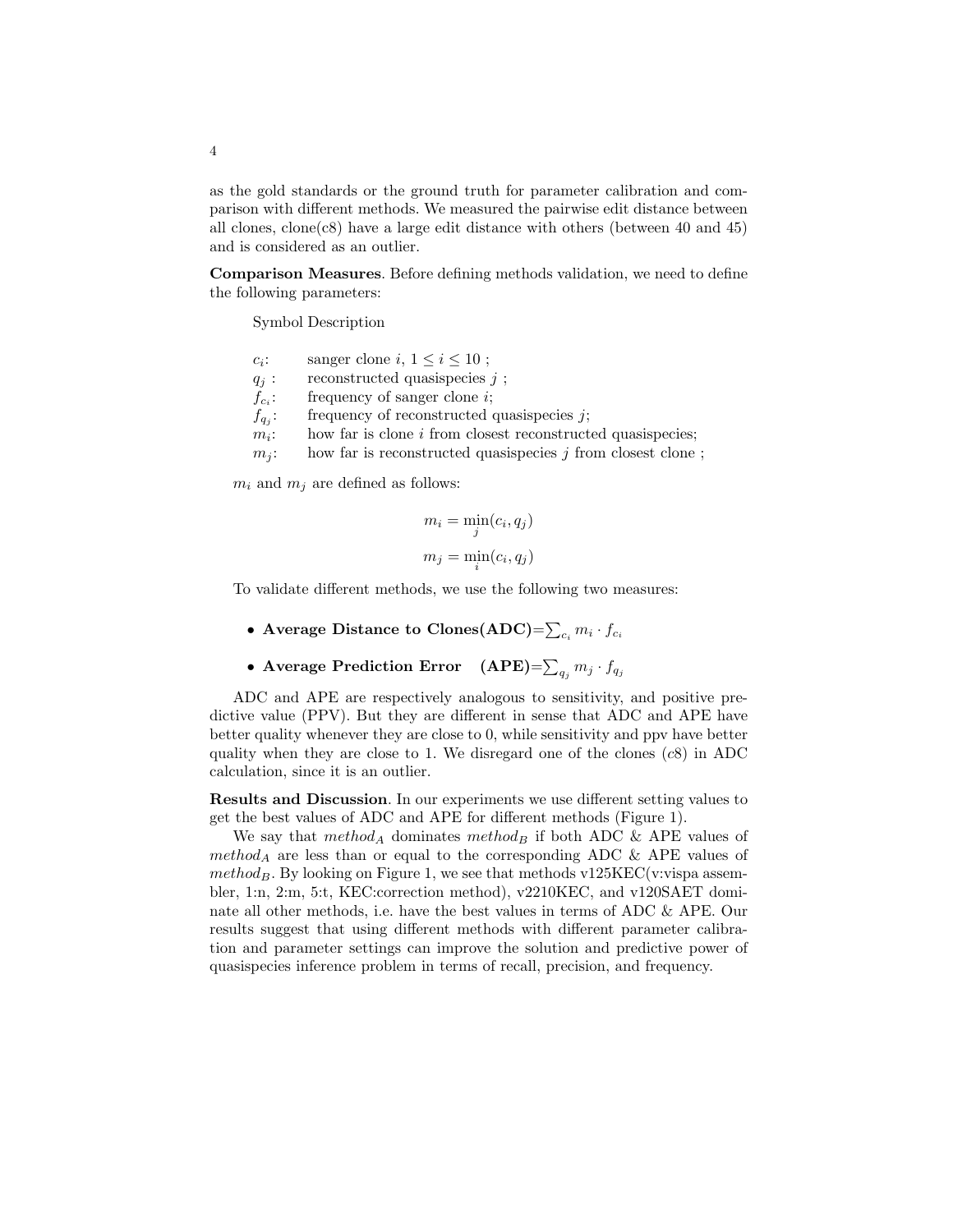

Fig. 1. Evaluation Diagram for Average Prediction Error and Average Dintance to Clones.

Acknowledgments. This work has been partially supported by NSF award IIS-0916401, NSF award IIS-0916948, Agriculture and Food Research Initiative Competitive Grant no. 201167016-30331 from the USDA National Institute of Food and GSU Molecular Basis of Disease Fellowship.

## References

- 1. I. Astrovskaya, B. Tork, S. Mangul, K. Westbrooks, I. Mndoiu, P. Balfe, and A. Zelikovsky, "Inferring viral quasispecies spectra from 454 pyrosequencing reads," BMC Bioinformatics, vol. 12, no. Suppl 6, p. S1, 2011. [Online]. Available: http://www.biomedcentral.com/1471-2105/12/S6/S1
- 2. O. Zagordi, L. Geyrhofer, V. Roth, and N. Beerenwinkel, "Deep sequencing of a genetically heterogeneous sample: local haplotype reconstruction and read error correction." Journal of computational biology : a journal of computational molecular cell biology, vol. 17, no. 3, pp. 417–428, March 2010. [Online]. Available: http://dx.doi.org/10.1089/cmb.2009.0164
- 3. O. Zagordi, A. Bhattacharya, N. Eriksson, and N. Beerenwinkel, "Shorah: estimating the genetic diversity of a mixed sample from next-generation sequencing data," BMC Bioinformatics, vol. 12, p. 119, 2011.
- 4. "454 life sciences, http://www.454.com."
- 5. W. Brockman, P. Alvarez, S. Young, M. Garber, G. Giannoukos, W. L. Lee, C. Russ, E. S. Lander, C. Nusbaum, and D. B. Jaffe, "Quality scores and snp detection in sequencing-by-synthesis systems," Genome Res., pp. gr.070 227.107+, January 2008. [Online]. Available: http://dx.doi.org/10.1101/gr.070227.107
- 6. P. Skums, Z. Dimitrova, D. Campo, G. Vaughan, L. Rossi, J. Forbi, J. Yokosawa, A. Zelikovsky, and Y. Khudyakov, "Efficient error correction for next-generation sequencing of viral amplicons." BMC Bioinformatics, vol. 13 Suppl 10, 2012.